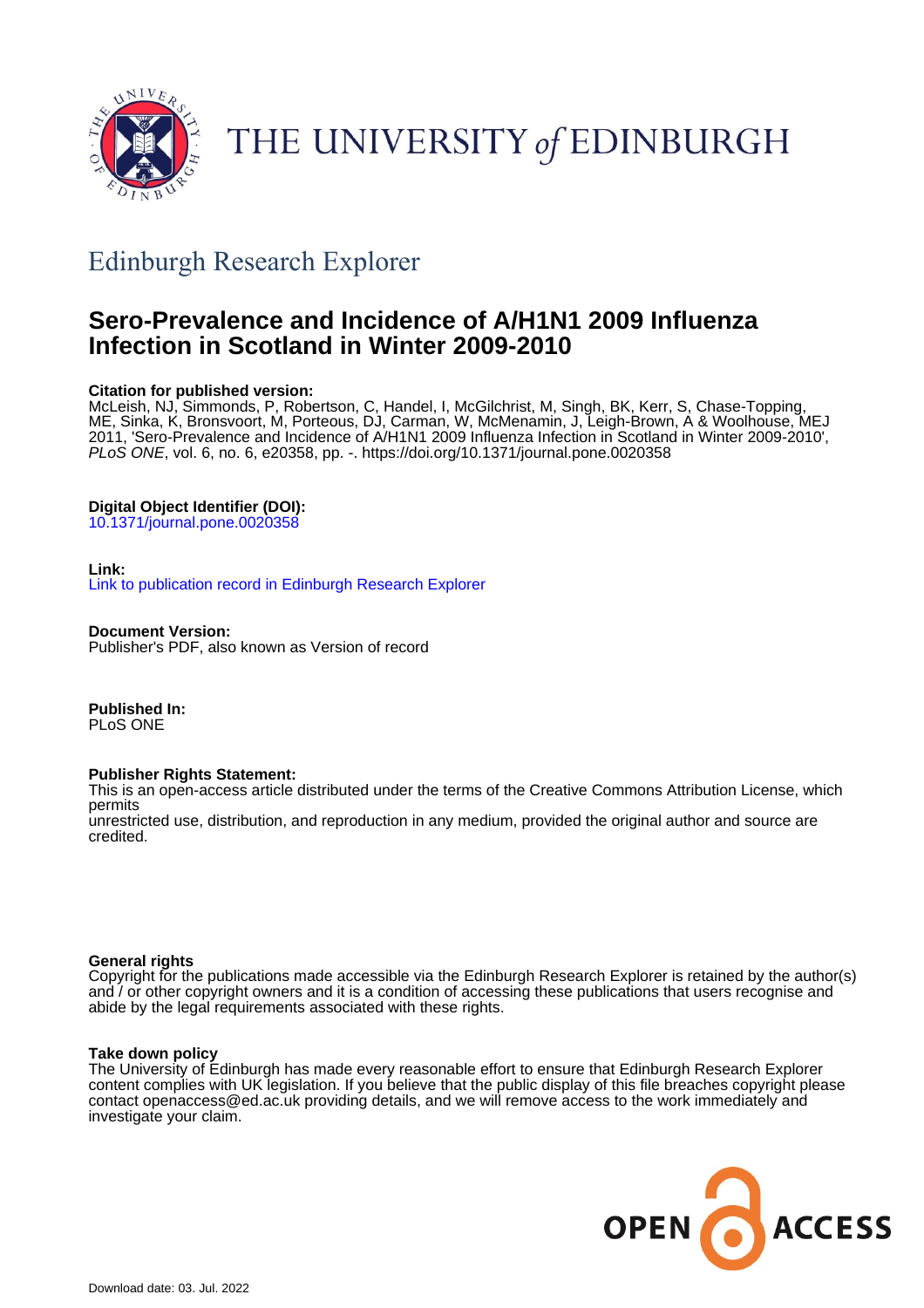# Sero-Prevalence and Incidence of A/H1N1 2009 Influenza Infection in Scotland in Winter 2009–2010

Nigel J. McLeish<sup>1</sup>, Peter Simmonds<sup>1</sup>, Chris Robertson<sup>2,3</sup>, Ian Handel<sup>4</sup>, Mark McGilchrist<sup>5</sup>, Brajendra K. Singh<sup>1</sup>, Shona Kerr<sup>6</sup>, Margo E. Chase-Topping<sup>7</sup>, Katy Sinka<sup>3</sup>, Mark Bronsvoort<sup>4</sup>, David J. Porteous<sup>6</sup>, William Carman<sup>8</sup>, James McMenamin<sup>3</sup>, Andrew Leigh-Brown<sup>9</sup>, Mark E. J. Woolhouse<sup>1</sup>\*

1 Centre for Infectious Diseases, Ashworth Laboratories, University of Edinburgh, Edinburgh, United Kingdom, 2Department of Mathematics and Statistics, University of Strathclyde, Glasgow, United Kingdom, 3 Health Protection Scotland, Glasgow, United Kingdom, 4 Roslin Institute and Royal (Dick) School of Veterinary Studies, University of Edinburgh, Edinburgh, United Kingdom, 5Health Informatics Centre, University of Dundee, Dundee, United Kingdom, 6 Molecular Medicine Centre, University of Edinburgh, Western General Hospital, Edinburgh, United Kingdom, 7 Centres for Immunity, Infection and Evolution, Ashworth Laboratories, University of Edinburgh, Edinburgh, United Kingdom, 8 West of Scotland Specialist Virology Centre, Gartnavel General Hospital, Glasgow, United Kingdom, 9 Institute of Evolutionary Biology, Ashworth Laboratories, University of Edinburgh, Edinburgh, United Kingdom

# Abstract

Background: Sero-prevalence is a valuable indicator of prevalence and incidence of A/H1N1 2009 infection. However, raw sero-prevalence data must be corrected for background levels of cross-reactivity (i.e. imperfect test specificity) and the effects of immunisation programmes.

Methods and Findings: We obtained serum samples from a representative sample of 1563 adults resident in Scotland between late October 2009 and April 2010. Based on a microneutralisation assay, we estimate that 44% (95% confidence intervals (CIs): 40–47%) of the adult population of Scotland were sero-positive for A/H1N1 2009 influenza by 1 March 2010. Correcting for background cross-reactivity and for recorded vaccination rates by time and age group, we estimated that 34% (27–42%) were naturally infected with A/H1N1 2009 by 1 March 2010. The central estimate increases to  $>$ 40% if we allow for imperfect test sensitivity. Over half of these infections are estimated to have occurred during the study period and the incidence of infection in late October 2009 was estimated at 4.3 new infections per 1000 people per day (1.2 to 7.2), falling close to zero by April 2010. The central estimate increases to over 5.0 per 1000 if we allow for imperfect test specificity. The rate of infection was higher for younger adults than older adults. Raw sero-prevalences were significantly higher in more deprived areas (likelihood ratio trend statistic = 4.92,1 df,  $P = 0.03$ ) but there was no evidence of any difference in vaccination rates.

Conclusions: We estimate that almost half the adult population of Scotland were sero-positive for A/H1N1 2009 influenza by early 2010 and that the majority of these individuals (except in the oldest age classes) sero-converted as a result of natural infection with A/H1N1 2009. Public health planning should consider the possibility of higher rates of infection with A/H1N1 2009 influenza in more deprived areas.

Citation: McLeish NJ, Simmonds P, Robertson C, Handel I, McGilchrist M, et al. (2011) Sero-Prevalence and Incidence of A/H1N1 2009 Influenza Infection in Scotland in Winter 2009–2010. PLoS ONE 6(6): e20358. doi:10.1371/journal.pone.0020358

Editor: Vladimir Brusic, Dana-Farber Cancer Institute, United States of America

Received February 4, 2011; Accepted April 20, 2011; Published June 8, 2011

**Copyright:** © 2011 McLeish et al. This is an open-access article distributed under the terms of the Creative Commons Attribution License, which permits unrestricted use, distribution, and reproduction in any medium, provided the original author and source are credited.

Funding: This work was supported by Scotland's Chief Scientist Office (ref. no. CZH/4/616) and the University of Edinburgh Interdisciplinary Centre for Human and Avian Influenza Research. Sera collection was facilitated by the Generation Scotland Scottish Family Health Study, supported by Scotland's Chief Scientist Office (ref. no. GS09033). We are grateful to all the individuals and general practitioners taking part, the Scottish School of Primary Care, and the whole Generation Scotland team. The Chief Scientist Office of the Scottish Government and the Scottish Funding Council provide core support for Generation Scotland. MECT is supported by the Wellcome Trust. IH and MB are supported by Institute Strategic Grant funding from the BBSRC. The funders had no role in study design, data collection and analysis, decision to publish, or preparation of the manuscript.

Competing Interests: The authors have declared that no competing interests exist.

\* E-mail: mark.woolhouse@ed.ac.uk

# Introduction

Accurate knowledge of the fraction of the population infected with influenza and how this changes through time is vital for tracking epidemics and deciding upon intervention strategies [1]. Given widespread under-reporting of cases and largely unknown variability in reporting patterns, sero-positivity (i.e. detection of specific antibodies in serum) is typically the best available measure of population-level infection with influenza [2,3]. However, estimates of sero-prevalence must be corrected for both a)

cross-reactivity in baselines titres resulting from prior infection or immunisation with antigenically similar viruses (which gives the serological test imperfect specificity), and b) the impact of concurrent A/H1N1 2009 vaccination programmes.

In Scotland, the first confirmed case of A/H1N1 2009 was reported on 27 April 2009. Cases continued to be reported until 18 March 2010 and there were a total of 1542 hospitalisations and 69 deaths [4]. However, the estimated total number of cases in Scotland reported to have consulted their GP with flu-like symptoms was just 84,000 (95% confidence interval 79,000 to

PLoS one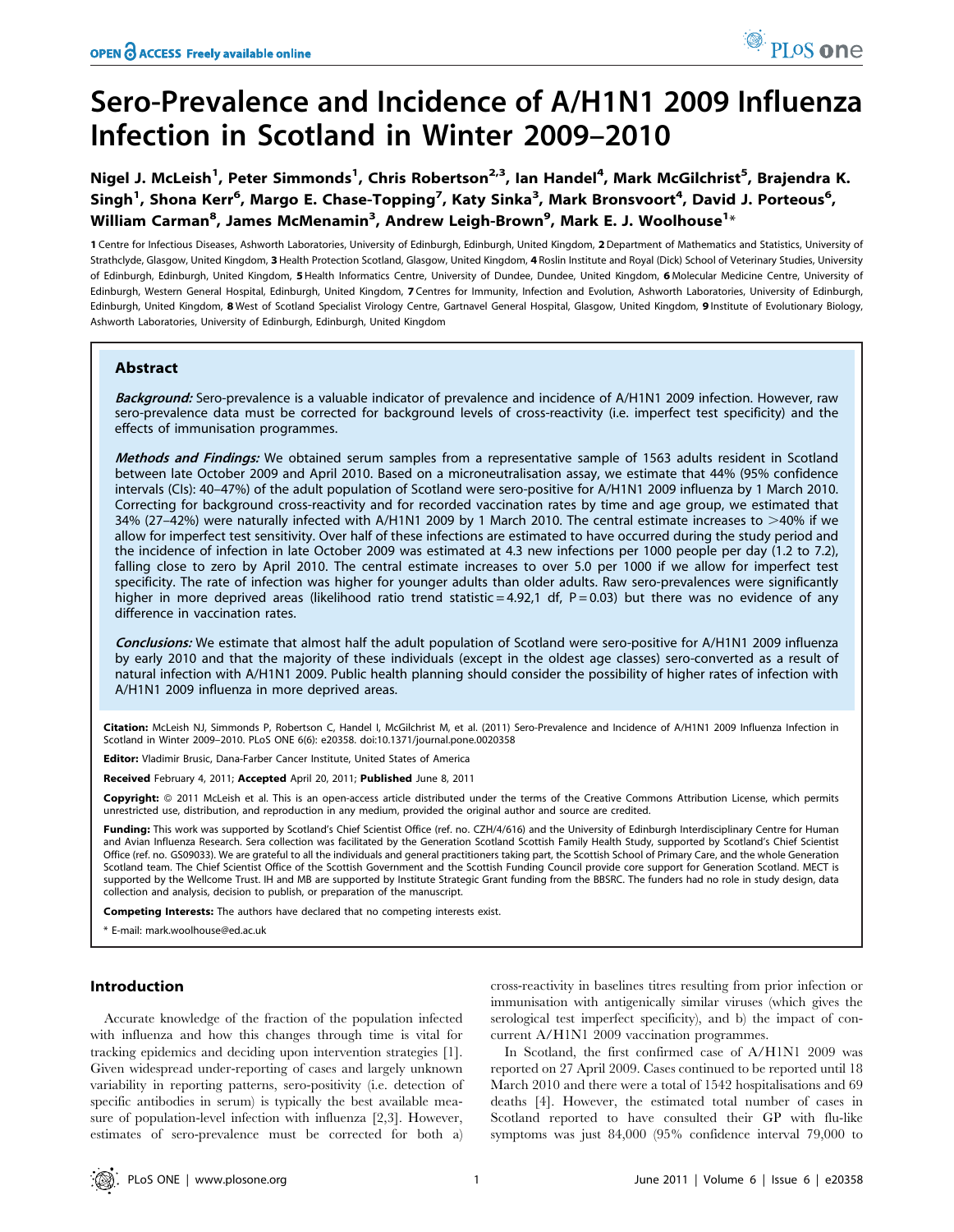92,000) and this is likely to have been a very substantial underestimate of the true number of cases [5].

Two serological surveys for A/H1N1 2009 influenza have been carried out in the UK during the epidemic, one during the early phase [6] and one during the late phase [7], and there have been several other sero-surveillance studies in other countries worldwide [3,8]. The one previous report of adult sero-prevalence in Scotland provided only estimates of raw sero-prevalences at a single time point (March 2010), uncorrected for immunisation rates and background cross-reactivity and covering only west Scotland [9]. To address the limitations of that study and to obtain substantive data on the timing of the spread of A/H1N1 2009 and changing incidences of infection during the epidemic, we performed a large-scale sero-surveillance study in the adult population of Scotland during the winter of 2009–2010, covering the latter part of the A/H1N1 2009 epidemic and the immediate post-epidemic period. We were able to correct the raw seroprevalence data for both background cross-reactivity and the impact of the vaccination programme implemented in Scotland in 2009–2010. This allowed us to estimate the final size of the epidemic (in terms of the fraction infected with A/H1N1 2009) and incidence rates (new infections per 1000 persons per day) during the study period. Using a multivariate approach, the serological data were analysed by age, sex, geographical location and social deprivation to identify risk factors for sero-positivity. Such information is invaluable for assessing the need for and likely impact of interventions to protect public health.

# Methods

# Ethics Statement

Written informed consent was obtained from all participants who took part in the Generation Scotland Scottish Family Health Study. This included consent to: ''The information or samples that I provide being used for future medical research into health, illness and medical treatment.'' This would have to be approved by a properly constituted research ethics committee. The sero-prevalence project (ref no. GS09033) described here was approved under the Generation Scotland Management, Access and Publication Policy. To satisfy the conditions of the written consent, amendment 19 to 05/S1401/89, describing the use of serum samples for the purposes of project GS09033, was submitted to the Tayside Committee on Medical Research Ethics A. A favourable ethical opinion of the amendment was received dated 30/10/09.

## Samples

Serum samples were provided through the Generation Scotland (GS) Biobank ([10]; see also www.generationscotland.org) from anonymous volunteers in Scotland. A total of 1622 samples were collected from general practices in East Scotland and the greater Glasgow area and were accessed via GS collection centres at Ninewells Hospital in Dundee and Gartnavel Hospital in Glasgow over the periods 22 November 2009 to 18 April 2010 and 20 April 2010 to 28 June 2010 respectively.

# Serology

Detection of A/H1N1 2009-specific antibodies was performed using a microneutralisation (MN) assay based on the HPA protocol [11]. Inactivated human sera were screened at a 1:40 dilution against the NIBRG122 SO-H1N1 isolate (100 TCID $_{50}$ per well) obtained from the National Institute for Biological Standards and Control and incubated at room temperature for 2 hours followed by the addition of MDCK cells and further incubation at  $37^{\circ}$ C for 24 hours. Infectivity was determined by staining cells for the IFA nucleoprotein by ELISA using a specific monoclonal antibody, peroxidase-conjugated anti-mouse IgG and substrate development. Plates were read at 450 nm, and optical densities recorded by plate reader.

To estimate background cross-reactivity given previously reported non-zero baseline sero-positivity in subjects uninfected with A/H1N1 2009 influenza [6], we screened samples from the University of Edinburgh clinical specimen archive. These comprised 267 anonymised samples from subjects drawn from the general population (attendees of orthopaedic outpatient departments in Lothian) collected between March and June 2008 from patients  $\geq 21$  years old.

We were not able to estimate test sensitivity directly; however, the MN assay applied to A/H1N1 2009 influenza has an estimated sensitivity of at least 83% [12].

## Demographic data

Information provided from study subjects included age, sex, postcode of residence (for subjects with a missing or invalid residential postcode the postcode of the referring GP was used), and date of sample. We also scored subjects according to the Scottish Index of Multiple Deprivation (www.scotland.gov.uk/Topics/ Statistics/SIMD) which is derived from the postcode. We also considered additional postcode-derived variables: population density; urban-rural; and ethnicity (as percentage non-Caucasian).

There is a response bias among those who participate in Generation Scotland leading to an under-representation of males, people in younger  $(< 30$ ) and older  $(> 65)$  age groups and people in the highest deprivation group, as measured by the Scottish Index of Multiple Deprivation. Proportions in of study subject in various demographic subgroups are recorded in Table 1. These biases were com'pensated for in data analysis by weighting samples back to the population estimates obtained from the General Register Office for Scotland (www.gro-scotland.gov.uk/statistics/theme/ population/estimates). Weights were constructed separately for sex, age group in 5 year intervals, and deprivation quintiles and combined using raking. All statistical analyses were based upon the weighted sample using the survey package in R [13]. We note that

Table 1. Demographic characteristics of the study population, compared with available population estimates for the whole of Scotland (see text).

|                   |                | No. in<br>sample | $%$ in<br>sample | $%$ in<br><b>Scotland</b> |
|-------------------|----------------|------------------|------------------|---------------------------|
| Age group (years) | $18 - 24$      | 159              | 10.2             | 8                         |
|                   | $25 - 34$      | 199              | 12.7             | 14                        |
|                   | $35 - 44$      | 267              | 17.1             | 15                        |
|                   | $45 - 59$      | 503              | 32.2             | 20                        |
|                   | $60 - 64$      | 225              | 14.4             | 5                         |
|                   | $\geq 65$      | 210              | 13.4             | 15                        |
| Sex               | Female         | 932              | 59.6             | 52                        |
|                   | Male           | 631              | 40.4             | 48                        |
| SIMD quintiles    | $1$ (High)     | 199              | 12.7             | 20                        |
|                   | $\overline{2}$ | 255              | 16.3             | 20                        |
|                   | 3              | 287              | 18.4             | 20                        |
|                   | 4              | 479              | 30.7             | 20                        |
|                   | $5$ (Low)      | 343              | 21.9             | 20                        |

doi:10.1371/journal.pone.0020358.t001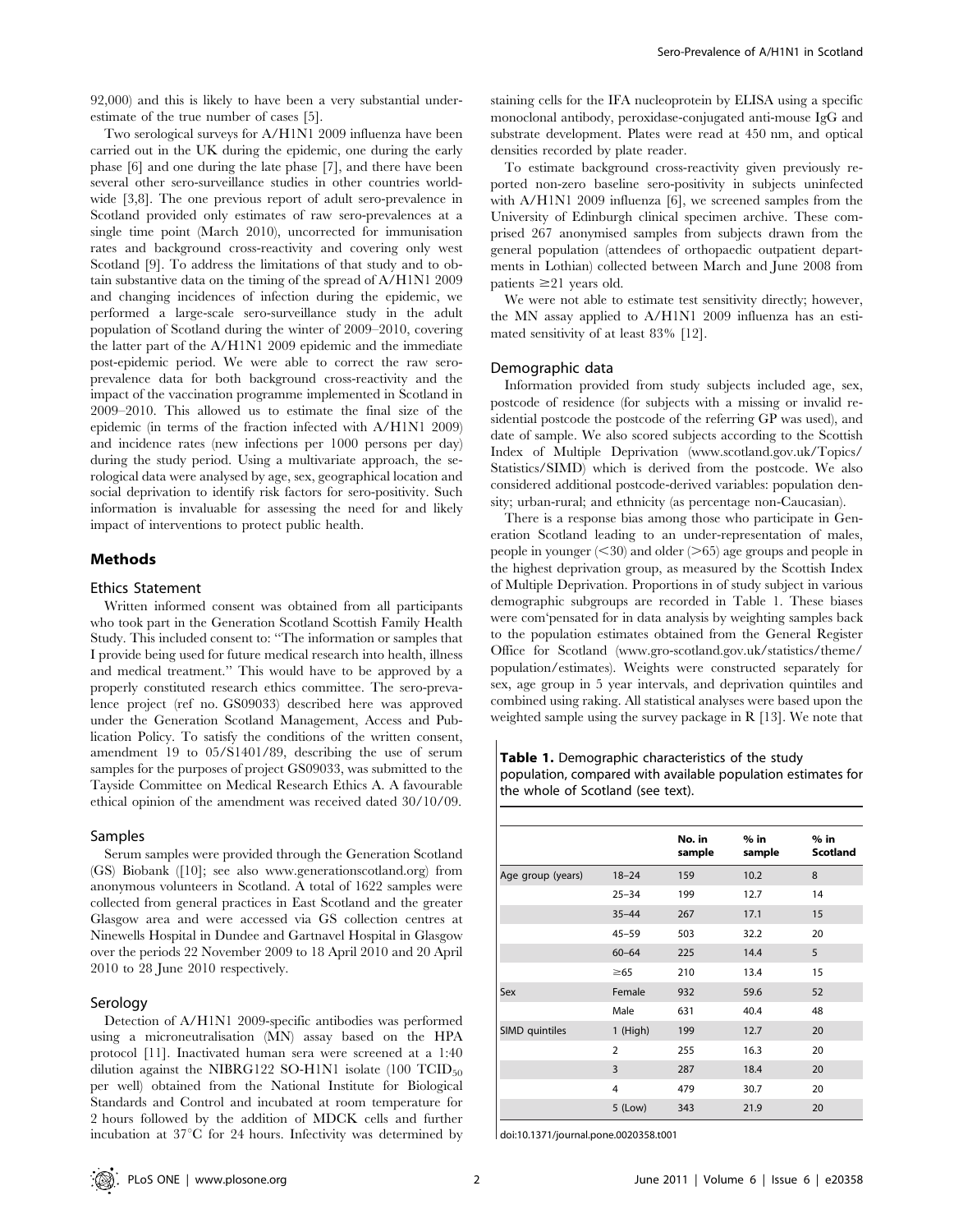we do not have information on possible response biases with respect to other risk factors (e.g. household size or occupation) that might affect either the likelihood of influenza infection or the likelihood of influenza vaccination in study subjects.

# Vaccination data

Immunisation by A/H1N1 2009 vaccination began in Scotland on 26 October 2010. Vaccination was targeted at people who were in influenza clinical risk groups, including health care workers and pregnant women. Unlike seasonal influenza vaccine the pandemic vaccine was not available to all patients aged over 65, but only to those in a clinical risk group. About 56% of people aged 65 years and over are in at least one clinical risk group, while for adults aged under 65 years 18% are in a clinical risk group. From late December, vaccination was extended to all individuals aged between 6 months up to 5 years of age.

Vaccination records for individual study subjects were not available. However, population-level data were available. In Scotland, vaccine uptake for individuals grouped by age was recorded by GPs and weekly electronic extracts of data from all practices were obtained. The first extract was received by Health Protection Scotland on 15 November 2009 with 54% of practices reporting and the final extract was available from 1 June 2010 with 95% of practices reporting.

#### Statistical analysis

A total of 1622 samples were tested. Of these, 59 were excluded from this analysis because they had a residential postcode from outside Scotland or no valid postcode information was provided. This left a total of 1563 samples (445 from Glasgow and 1118 from East Scotland).

The data were first analysed using logistic multiple regression models (generalised linear models with binomial errors) to identify risk factors for sero-positivity. Two models were fitted. First, data from all samples collected from 1 March 2010 onwards were included in an analysis of post-epidemic patterns (since there were very few new cases or vaccinations after that date). Risk factors examined were age group, sex, region (Glasgow or East Scotland) and deprivation score and the model allowed for clustering of individuals within postcode zones. To this model we added, singly and together, the postcode-level variables population density (as quartiles), urban-rural (as the categories large urban, other urban, small town and rural) and ethnicity (as percent non-Caucasian). Second, data from all samples was analysed with collection date included as a risk factor using a piecewise model with a log trend (fitted separately for each age group) in risk with time prior to a knot point at 1 March 2010 and a constant trend thereafter.

The second set of analyses estimated trends in sero-positivity due to infection with A/H1N1 2009 by incorporating corrections for background cross-reactivity and vaccination uptake. Here, it was assumed that becoming sero-positive due to immunisation or natural infection were independent and mutually exclusive events. The test result for an individual subject was modelled as:

$$
T_{i,j} \sim bern(p_{i,j})
$$

$$
p_{i,j} = 1 - ((1 - f_j)(1 - u_i)sp_j)
$$
 (1)

where  $T_{i,j}$  is the serological test result in subject i of age group j,  $p_{i,j}$  is the probability that subject  $i,j$  tested positive,  $f_j$  is the probability that subjects in age group  $j$  had been infected with  $A/$ H1N1 2009,  $u_i$  is the probability that patient *i* had been vaccinated (estimated from age group-specific final vaccination rates) and became sero-positive and  $sp<sub>i</sub>$  is the serological test diagnostic specificity for age group  $j$  (which reflects background cross-reactivity).

For the Glasgow samples, because serological testing occurred post-epidemic,  $f_i$  in Equation (1) was assumed to be constant. For the East Scotland samples, which were mainly collected during the epidemic,  $f_i$  was modelled as increasing to an asymptotic final prevalence as:

$$
p_{i,j}(t) = 1 - ((1 - f_j(t))(1 - u_i)sp_j)
$$
  

$$
f_j(t) = A_j(1 - B_je^{-kt})
$$
 (2)

where  $f_i(t)$  is the probability of that a subject in age group j had been infected with A/H1N1 2009 influenza by time  $t$ ,  $A_j$  is the asymptotic sero-prevalence in age group j,  $A_j(1-B_j)$  is the seroprevalence at the start of the study and  $k$  is the negative exponential rate at which sero-prevalence approaches its asymptote (assumed common to all age groups).

Vaccination uptake,  $u_i$ , was estimated for each patient by matching their age and sampling date to the relevant regional uptake estimate data (lagged by 14 days to approximate the delay in sero-conversion – see [14]; [5]). Diagnostic test specificity was estimated as described above.

The models were estimated in a Bayesian framework using MCMC simulation. Vague, uniform (0,1) prior distributions were used for  $A_i$  and  $B_i$  in the East Scotland analysis, and an informative prior distribution, gamma  $(3,100)$  was used for  $k$ . This prior was based on simple empirical analysis of the GP presentation data (data collated from www.hps.scot.nhs.uk/resp/ publications.aspx) capturing the mean negative exponential rate of case prevalence approaching its asymptote and giving broad coverage of the variation evident in the different age groups. Sensitivity of the final results to this prior distribution was explored by varying its mean and variance.

The model was realised in JAGS [15] called from the R Statistical System [13]. Parameter estimates on each of 10,000 iterations after a 10,000 iteration 'burn-in' period were used to simulate sero-prevalence from infection withA/H1N1 2009 using equations (1) and (2). MCMC chain convergence was assessed by examination of 3 MCMC chains with dispersed initial values and calculation of the Gelman-Rubin statistic [16].

# Results

#### Background cross-reactivity

Of the 267 samples collected from subjects in 2008, a total of 9 (3.4%) showed neutralising antibodies to H1N1 using the criteria described in the Methods section. Four of these were from 177 subjects between the ages 21–70 yrs (2.3% sero-positivity), and 5 from subjects  $>70$  yrs old (5.6%). The difference between age groups was not significant (exact  $P = 0.32$ ). This result is consistent with a low frequency of previous infection or immunisation with antigenically similar H1N1 viruses and corresponds to an estimated test specificity of 96.6% (95% confidence intervals (CIs): 93.9–98.3%). However, because other studies (e.g. [6]) have reported higher background cross-reactivity in older individuals we repeated all analyses using the age-specific estimates.

#### Uncorrected sero-prevalence

Of the 1563 samples that met the inclusion criteria, 548 (35%) were sero-positive. Raw sero-prevalences (uncorrected for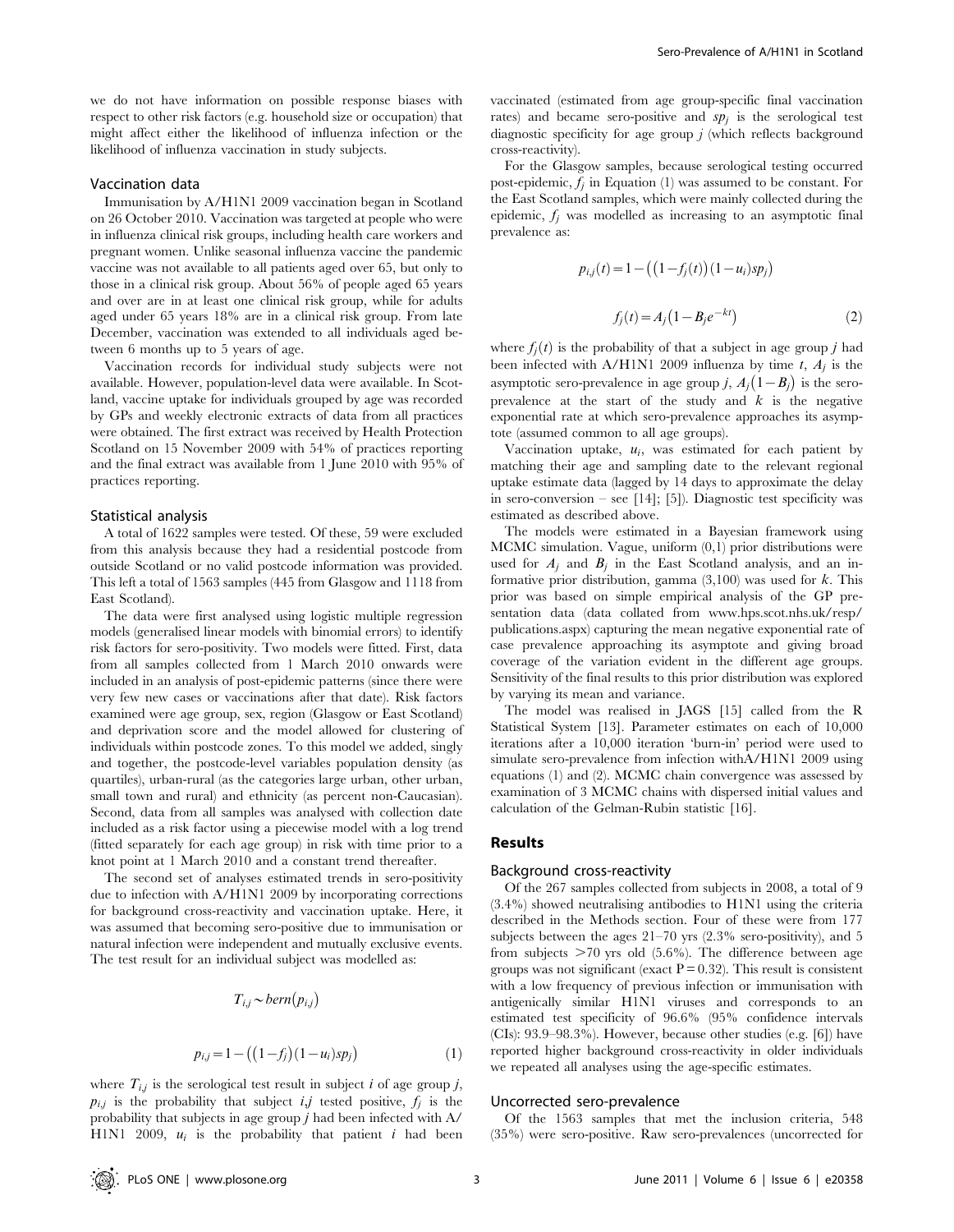immunisation, background cross-reactivity or imperfect test sensitivity) at end of epidemic for the Glasgow sample ranged from 40% to 55% between age groups, with lowest sero-prevalences in the 35–44 age category (Fig. 1a). For the East Scotland samples, sero-prevalences substantially increased over the study period (Fig. 1b).

Raw sero-prevalence for all samples collected after 1 March 2010 was 44% (95% CIs: 40–47%). Logistic regression analysis of data from all samples collected after 1 March 2010 did not indicate any effect of age, sex or geographical region on uncorrected sero-prevalence (Table 2). However, there was a significant trend for sero-prevalence to decrease with decreasing deprivation (likelihood ratio trend statistic  $= 4.92$ , 1 df,  $P = 0.03$ ). The odds of an individual in the least deprived areas being sero-positive were 54% of the odds of an individual from the most deprived areas. The deprivation effect was robust to inclusion of population density, urban-rural, ethnicity or all three in the model, and none of these variables were significantly associated with sero-prevalence. Logistic regression analysis of the full data set (allowing for the temporal trends observed in the East Scotland data, Figure 1b)



Figure 1. Uncorrected sero-prevalence data. a) Estimates of sero-prevalence by age (in years) in the Glasgow area in spring 2010. Age groups and their corresponding samples sizes are: 18-24 years old, 58; 25-34, 71; 34-44, 76; 45-59, 152; 60-64, 46; >65, 52. Binomial 95% confidence intervals are shown. These results are not corrected for vaccination rates (see Figure 3a). b) Estimates of sero-prevalence by time in East Scotland during winter 2009–2010. Samples sizes range from 16–79 per week (no estimate is given where for sample sizes below 10). Binomial 95% confidence intervals are shown. These results are not corrected for vaccination rates (see Figure 3b). doi:10.1371/journal.pone.0020358.g001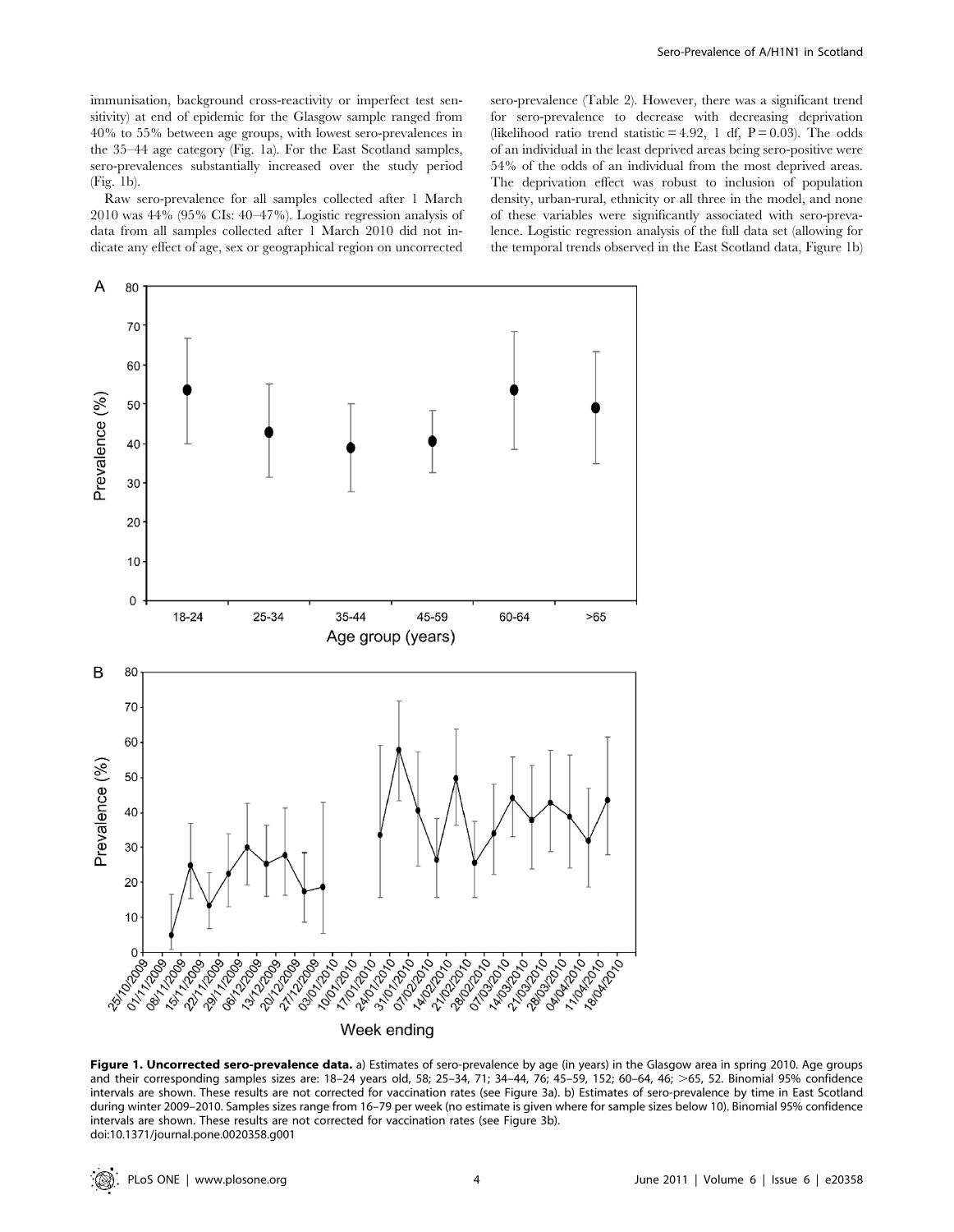Table 2. Odds ratios (OR) from a logistic regression model fitted to data from all post-epidemic samples (collected after 1 March 2010).

|                   |                | <b>OR</b> | <b>LCL</b> | <b>UCL</b>                   | P     |
|-------------------|----------------|-----------|------------|------------------------------|-------|
| Age group (years) | $18 - 24$      | 1.000     |            | $\qquad \qquad \blacksquare$ |       |
|                   | $25 - 34$      | 0.763     | 0.421      | 1.381                        | 0.372 |
|                   | $35 - 44$      | 0.854     | 0.477      | 1.529                        | 0.595 |
|                   | $45 - 59$      | 0.755     | 0.454      | 1.253                        | 0.277 |
|                   | $60 - 64$      | 0.914     | 0.488      | 1.710                        | 0.778 |
|                   | $\geq 65$      | 1.056     | 0.531      | 2.101                        | 0.877 |
| Sex               | Female         | 1.000     |            |                              |       |
|                   | Male           | 0.765     | 0.541      | 1.083                        | 0.132 |
| SIMD quintiles    | 1 (High)       | 1.000     |            | -                            |       |
|                   | $\overline{2}$ | 0.638     | 0.364      | 1.119                        | 0.118 |
|                   | 3              | 0.928     | 0.516      | 1.670                        | 0.803 |
|                   | 4              | 0.520     | 0.292      | 0.928                        | 0.027 |
|                   | 5 (Low)        | 0.536     | 0.304      | 0.946                        | 0.032 |
| Region            | East Scotland  | 1.000     |            |                              |       |
|                   | Glasgow        | 1.108     | 0.776      | 1.581                        | 0.574 |

The model assumes the same age, gender and deprivation effects in the two regions (interactions with region were all non-significant). LCL and UCL represent lower and upper 95% confidence intervals respectively. SIMD represents the Scottish Index of Multiple Deprivation (see text). doi:10.1371/journal.pone.0020358.t002

gave very similar results (not shown) with an even stronger relationship with deprivation (likelihood ratio trend statistic = 7.92, 1 df,  $P = 0.005$ ).

#### Vaccination

From the beginning of the vaccination campaign in mid-November 2009 the fraction of the general population vaccinated rose at a decelerating rate until March 2010 (Fig. 2). Final vaccine uptake in the adult population was 15% and increased with age, ranging from  $\leq 5\%$  in 16–25 year olds to  $>30\%$  in  $\geq 65$  year olds (Figure 2).

# Corrected sero-prevalence

Estimates of age-specific sero-prevalences for the Glasgow sample were corrected for the effects of immunisation and background cross-reactivity (Fig. 3a). Age-standardised, overall seroprevalence in the adult population was 34% (95% CIs: 27–42%). Central estimates of sero-prevalence by age ranged from 49% in 16–25 year olds to 19% in  $>65$  year olds (but with wide credible intervals). There was a statistically significant decrease in corrected sero-prevalence with age (Spearman's rank correlation for prevalence versus age  $\leq 0$  in  $>95\%$  model realisations), implying that a greater proportion of uncorrected sero-positivity in older age groups is accounted for by immunisation rather than natural infection (Fig. 2).

Corrected age-specific sero-prevalences in the East Scotland sample varied substantially through time (Fig. 3b). Estimates for the start of the study in late October range from 7% to 16% across age groups (but with wide credible intervals). Across all age groups, approximately 60% infections occurred during the study period, i.e. 40% occurred prior to late October 2009. Corrected seroprevalences at the end of the epidemic tend to be slightly lower than those estimated for the Glasgow sample, but the confidence intervals overlap for all age groups.

Allowing for a test sensitivity of 83% (see Methods) gave increases in the sero-prevalence estimates of the order of 10%. Allowing for age-specific background cross-reactivity (see Methods) led to only small adjustments in age-specific sero-prevalences (all less than  $\pm 2\%$ ; well within the credible intervals).

The age-standardised, average estimate of the rate of A/H1N1 2009 infection in the adult population of Scotland at the start of the study period is 4.3 per 1000 persons per day (95% CIs: 1.2 to 7.2) falling close to zero by April 2010. Allowing for age-specific background cross-reactivity led to negligible adjustments to this



Figure 2. Results from analysis of automated extracts of Scottish national vaccination data provided by Health Protection Scotland (see main text). Cumulative percent general population vaccinated through time is shown by age group: 16-24 yrs old (red line); 25-34 (light green); 35-44 (dark green); 45-59 (turquoise); 60-64 (blue); >65 (pink). Inclusion of additional practices late in the observation period results in a slight (artefactual) dip in the uptake figures. doi:10.1371/journal.pone.0020358.g002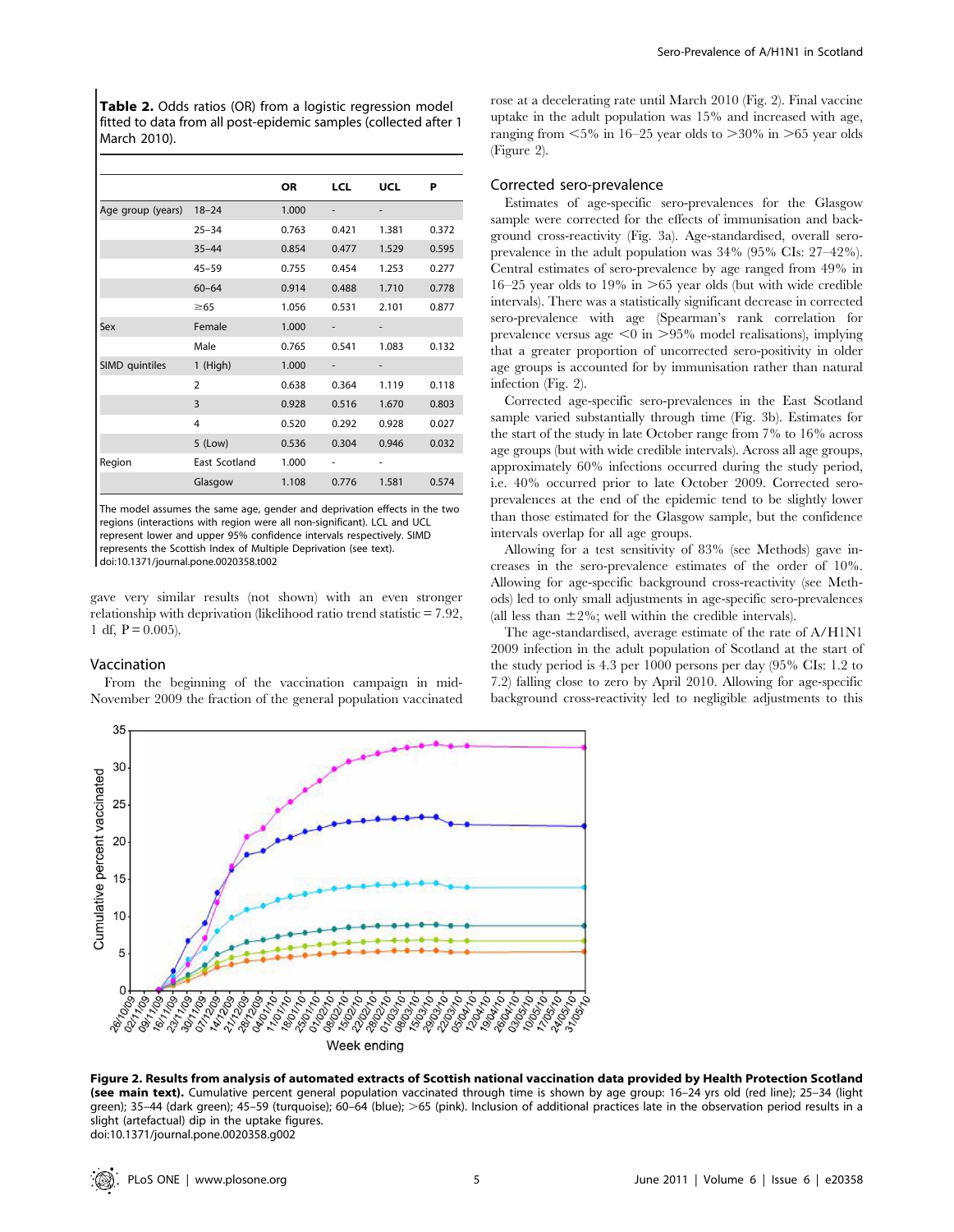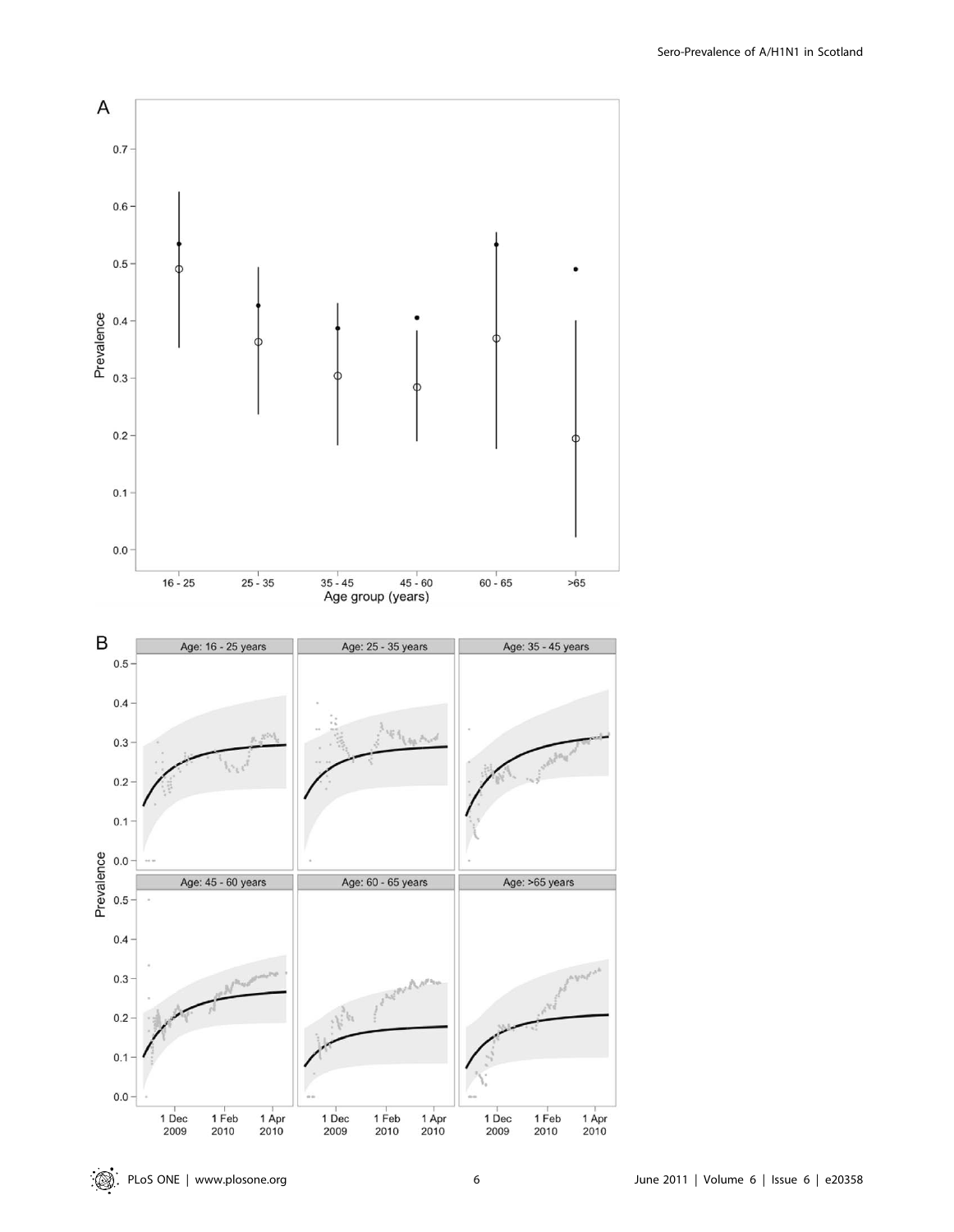Figure 3. Sero-prevalence estimates corrected for vaccination and background cross-reactivity. a) Estimate of A/H1N1 2009-specific sero-prevalence by age group in the Glasgow sample (mean of posterior distribution shown as open circles and the 95% credible intervals shown as vertical lines). The uncorrected sero-prevalence is shown as black dots. b) Estimate of A/H1N1 2009-specific sero-prevalence for each age group in the East Scotland sample during the study period (mean of posterior distribution is shown as a line with shading showing the 95% credible interval). The uncorrected sero-prevalence is shown over the period as a series of grey dots. doi:10.1371/journal.pone.0020358.g003

estimate. However, assuming a test sensitivity of 83% increased estimated initial incidence to 5.6 per 1000 persons per day (95% CIs: 1.6 to 9.4).

## Discussion

The estimated test specificity in this study population was 96.6%, which is consistent with low levels of prior infection with antigenically similar viruses or vaccines in this population. This level of background cross-reactivity is somewhat lower than has been reported elsewhere (e.g. [3], [6], [17], [18], [7]), especially in older individuals. These differences may be due to natural variation in the histories of influenza infection and vaccination in different populations, though differences in test protocols could also play a role.

The sero-prevalence data obtained between late October 2009 and mid-April 2010 from East Scotland indicate a substantial increase (more than two-fold) in cumulative infection with A/ H1N1 2009 over the study period, at an initial rate (with some variation across age groups) of at least 4.3 per 1000 persons per day (but with wide confidence intervals), falling almost to zero by April 2010 (Figure 3b). This is one of the first estimates of A/ H1N1 2009 incidence based on sero-surveillance data. Baguelin et al. (2011) show the overall rate of change of sero-prevalence for individuals 1–44 years old in England during the second pandemic wave, though that study does not adjust vaccination uptake (which the authors assume to be low).

Our analysis provides an estimate of final size of the 2009–2010 A/H1N1 2009 influenza epidemic (corrected for background cross-reactivity and concurrent immunisation). At least 34% (95% CIs: 27–42%) of the adult population of Scotland are estimated to have been naturally infected with A/H1N1 2009 by 1 March 2010. This is somewhat higher than reported for adult populations in England [5], New Zealand [8] and Pittsburgh PA [18]. Higher adult sero-prevalences reported in England [7] and Norway [19] were not corrected for the effects of vaccination programmes.

In our study there was a trend for corrected sero-prevalence to decrease with age but there was no evidence of differences between sexes or between the two regions of Scotland included in the

## References

- 1. Lipsitch M, Riley S, Cauchemez S, Ghani AC, Ferguson NM (2009) Managing and reducing uncertainty in an emerging influenza pandemic. N Engl J Med 361: 112–115.
- 2. Van Kerkhove MD, Asikainen T, Becker NG, Bjorge S, Desenclos JC, et al. (2010) Studies needed to address public health challenges of the 2009 H1N1 influenza pandemic: insights from modeling. PLoS Med 7: e1000275.
- 3. World Health Organisation (2010) Seroepidemiological studies of pandemic influenza A (H1N1) 2009 virus. pp 229–235.
- Scotland HP (2010) The Pandemic of Influenza A(H1N1) Infection in Scotland 2009–2010: Report on the Health Protection Response. Glasgow.
- 5. Baguelin M, Hoschler K, Stanford E, Waight P, Hardelid P, et al. (2011) Age-Specific Incidence of A/H1N1 2009 Influenza Infection in England from Sequential Antibody Prevalence Data Using Likelihood-Based Estimation. PLoS One 6: e17074.
- 6. Miller E, Hoschler K, Hardelid P, Stanford E, Andrews N, et al. (2010) Incidence of 2009 pandemic influenza A H1N1 infection in England: a crosssectional serological study. Lancet 375: 1100–1108.
- 7. Hardelid P, Andrews NJ, Hoschler K, Stanford E, Baguelin M, et al. (2011) Assessment of baseline age-specific antibody prevalence and incidence of infection to novel influenza A/H1N1 2009. Health Technol Assess 14: 115–192.

study. Our data are limited to adults: in children, especially schoolage children, rates of natural infection are likely to have been considerably higher [8,18,19]. Importantly, our results do suggest that rates of infection with A/H1N1 2009 were higher in more deprived areas, based on the observations that 1) sero-prevalence was significantly higher in more deprived areas but 2) there is no evidence of any relationship between deprivation and immunisation rates [20]. This effect it is not explained by differences in local population density or between urban and rural areas or by differences in ethnicity. No relationship between sero-prevalence and socioeconomic status was found in a study in Australia [21].

Sero-prevalence overall (resulting from a combination of natural infection with influenza A/H1N1 2009, the effects of immunisation programme instigated in late 2009 and low background levels of cross-reactivity) in the adult population of Scotland is estimated to have been at least 44% (95% CIs: 40–47%) by early 2010. This would be expected to generate a significant degree of herd immunity and so, in the absence of significant change in the antigenicity of the virus, protect the population from a major epidemic of A/H1N1 2009 in the 2010–2011 influenza season. However, any such effect would be reduced if: 1) the cut-off antibody titre (1 in 40 dilution) used does not necessarily imply immunity in adults: 2) antibody level and hence protection in vaccinated adults has waned faster than anticipated; 3) relaxation of the pandemic control programme has led to higher transmission rates than in 2009–2010. Further work is needed to examine these possibilities.

# Acknowledgments

Walt Adamson kindly advised on serological tests; Archie Campbell assisted with demographic data.

#### Author Contributions

Conceived and designed the experiments: PS JM AL-B MEJW. Performed the experiments: NJM. Analyzed the data: CR IH BKS MEC-T MB. Contributed reagents/materials/analysis tools: PS WC. Wrote the paper: NJM MEJW. Arranged access to samples: MM SK DJP. Compiled vaccination data: KS.

- 8. Bandaranayake D, Huang QS, Bissielo A, Wood T, Mackereth G, et al. (2010) Risk factors and immunity in a nationally representative population following the 2009 influenza A(H1N1) pandemic. PLoS One 5: e13211.
- 9. Adamson WE, Maddi S, Robertson C, McDonagh S, Molyneaux PJ, et al. (2010) 2009 pandemic influenza A(H1N1) virus in Scotland: geographically variable immunity in Spring 2010, following the winter outbreak. Euro Surveill 15.
- 10. Smith BH, Campbell H, Blackwood D, Connell J, Connor M, et al. (2006) Generation Scotland: the Scottish Family Health Study; a new resource for researching genes and heritability. BMC Med Genet 7: 74.
- 11. Nicholson KG, Colegate AE, Podda A, Stephenson I, Wood J, et al. (2001) Safety and antigenicity of non-adjuvanted and MF59-adjuvanted influenza A/ Duck/Singapore/97 (H5N3) vaccine: a randomised trial of two potential vaccines against H5N1 influenza. Lancet 357: 1937–1943.
- 12. Papenburg J, Baz M, Hamelin ME, Rheaume C, Carbonneau J, et al. (2011) Evaluation of Serological Diagnostic Methods for the 2009 Pandemic Influenza A (H1N1) Virus. Clin Vaccine Immunol 18: 520–522.
- 13. Team RDC, R: A Language and Environment for Statistical Computing (2007) Vienna, Austria. R Foundation for Statistical Computing.
- 14. Kissling E, Valenciano M, Falcao J, Larrauri A, Widgren K, et al. (2009) ''I-MOVE'' towards monitoring seasonal and pandemic influenza vaccine